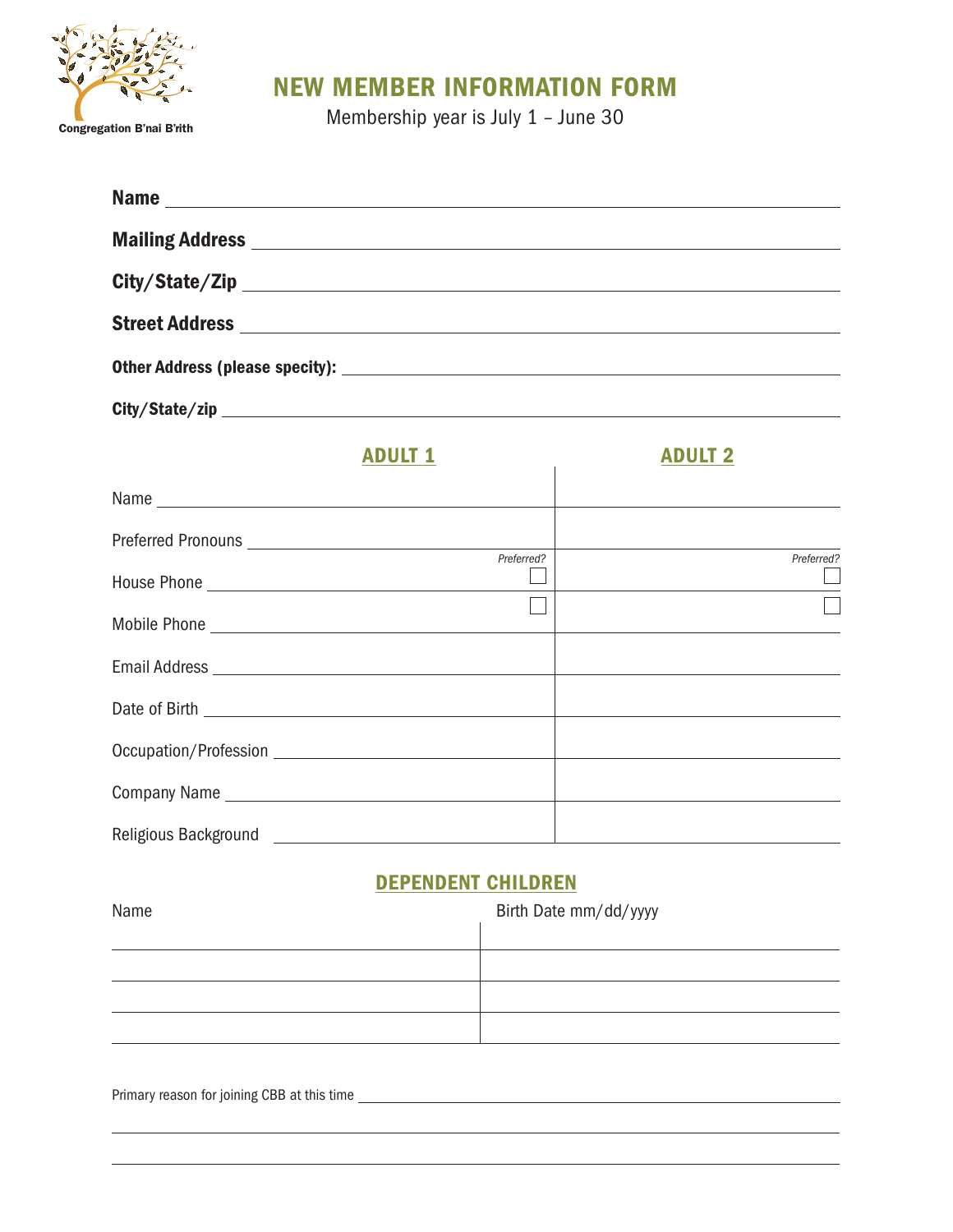#### YAHRTZEIT - Anniversary of an immidiate family member's passing.

If you would like for us to send you a yahrtzeit notice, please fill out the table below with information for your loved one. Please indicate whether you would like the Hebrew or English date observed.

| <b>Name of Loved One</b> | <b>Relationship</b> | Date of Death mm/dd/yyyy |
|--------------------------|---------------------|--------------------------|
|                          |                     |                          |
|                          |                     |                          |
|                          |                     |                          |
|                          |                     |                          |

Is there anything else you would like us to know about your family, your special interests, or needs you may have?

Authorization and Release for Use of Information and Photographs:

 $\overline{a}$ 

 $\overline{a}$ 

I grant Congregation B'nai B'rith (CBB) permission to use my name, photographs, videos, and testimonials of me and my family in CBB's promotional, marketing, program materials and media, for public relations purposes.

□ Please include a current photo of you/your family. You may also email a photo to mariela@cbbsb.org.

Adult 1 signature Date

Adult 2 signature Date

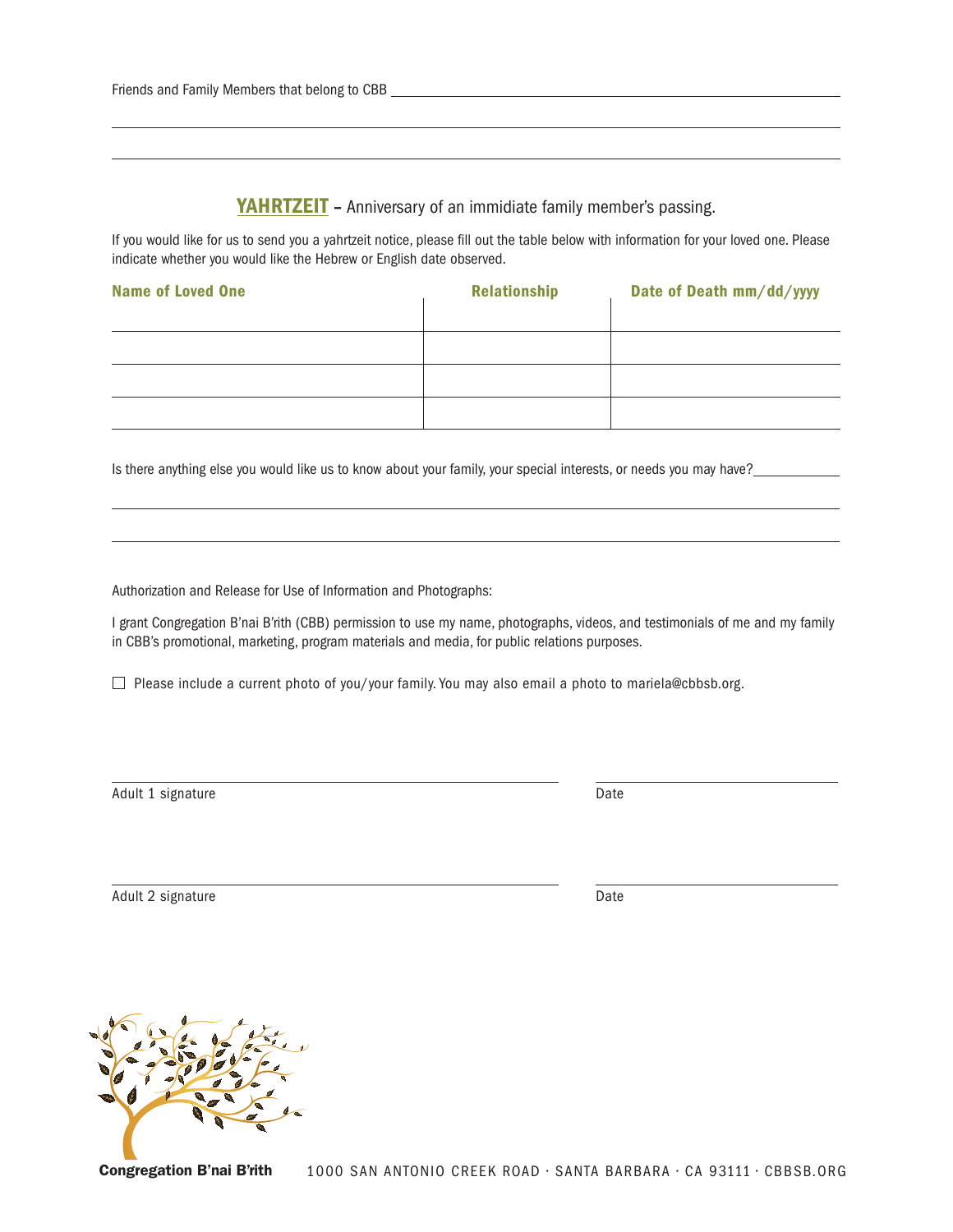

# NEW MEMBER COMMITMENT FORM

Membership year is July 1 – June 30

#### Congregation B'nai B'rith

| <b>Name</b>  | <b>Phone</b> |
|--------------|--------------|
| <b>Email</b> | <b>Date</b>  |

Thank you for joining!

We are grateful to all CBB members for making a tax deductible commitment to help sustain our vibrant community.

## MEMBERSHIP CATEGORIES

- O Standard Membership \$3,500
- O Family with Young Children \$2,900 *For families with children enrolled in BHY preschool and/or CBB Jewish Learning Programs.*
- O Individual \$1,950 *For single member households.*
- O Affiliate \$1,200 *Primary membership is at an out of town synagogue.*
- O OpenDor "20's & 30's" \$360 *Suggested per young adult.*
- O Alternative/Low or Fixed Income \$ /Year

### LEADERSHIP GIVING *Includes annual membership.*

Membership contributions provide one-third of CBB's annual operating budget. Leadership Donors ensure that we keep our doors open for all to participate regardless of financial situation.

Leadership Donors are invited to special gatherings and receive recognition throughout the year. *If you wish to remain anonymous, please check here* O

| O Sustainer<br>\$5,400              |
|-------------------------------------|
| C Rabbi's Circle<br>\$10,000        |
| O Rabbi's Circle "Chai"<br>\$18,000 |

#### \$25,000 O Pillar \$50,000

O Builder

O Visionary \$100,000

## BUILDING FUND

Every new member is assessed a one-time fee of \$3,000 to help maintain our campus and facilities Ideally this is paid within the first five years of membership (longer if you have a financial hardship).

#### O Building Fund Commitment: \$

*The amount you are able to contribute, this year, towards the Building Fund.*

| <b>MY MEMBERSHIP COMMITMENT THIS YEAR:</b> |  |
|--------------------------------------------|--|
| <b>Membership Commitment: \$</b>           |  |
| Building Fund: $+$ \$                      |  |
| $\text{TOTAL:} = $$                        |  |
|                                            |  |

*Please turn to the back of this form to choose payment and billing options*